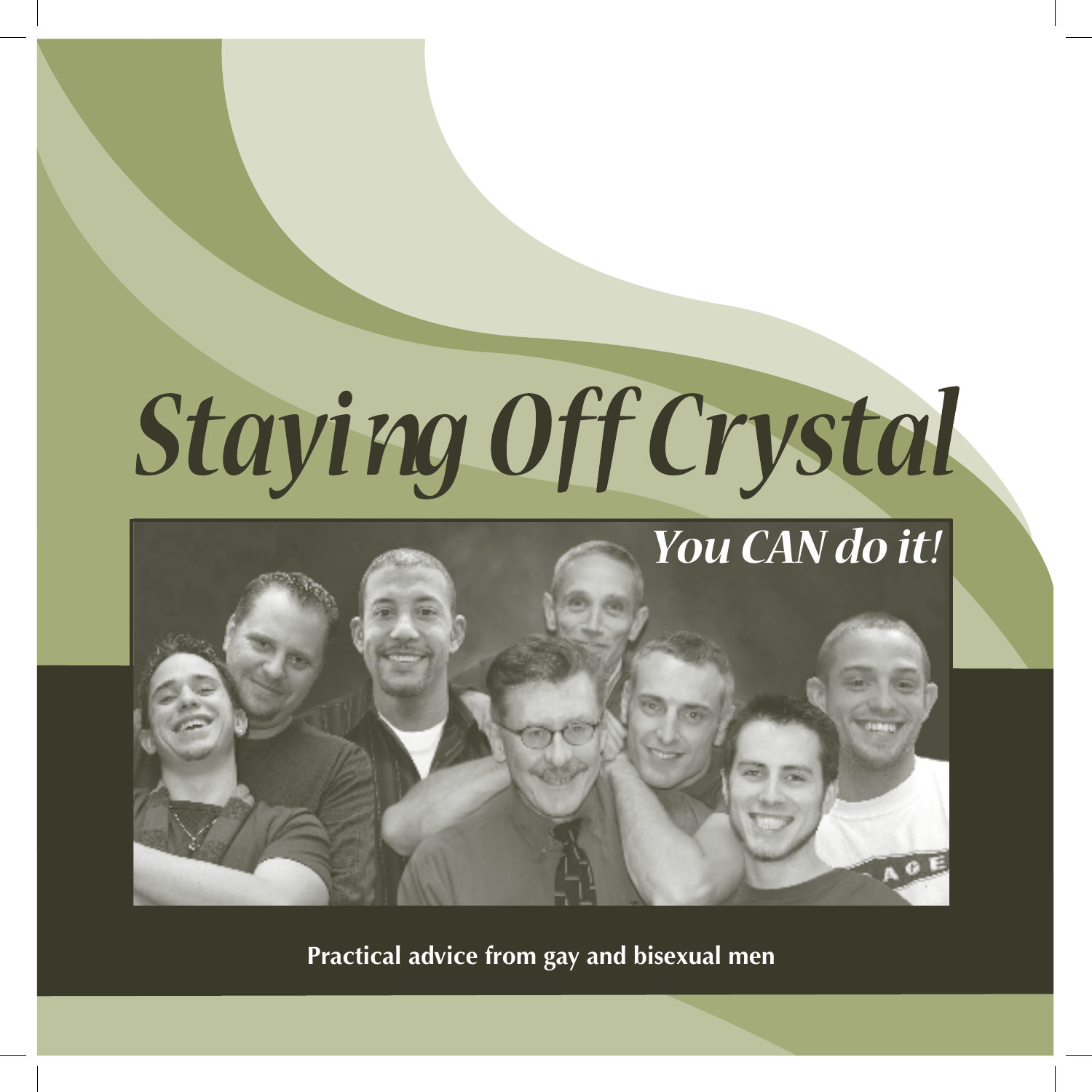# **Staying Off Crystal**

## **Contents**

## What to expect at:

| <b>Special advice for:</b> |  |
|----------------------------|--|

| .                         |  |
|---------------------------|--|
|                           |  |
| HIV-nositive <i>quive</i> |  |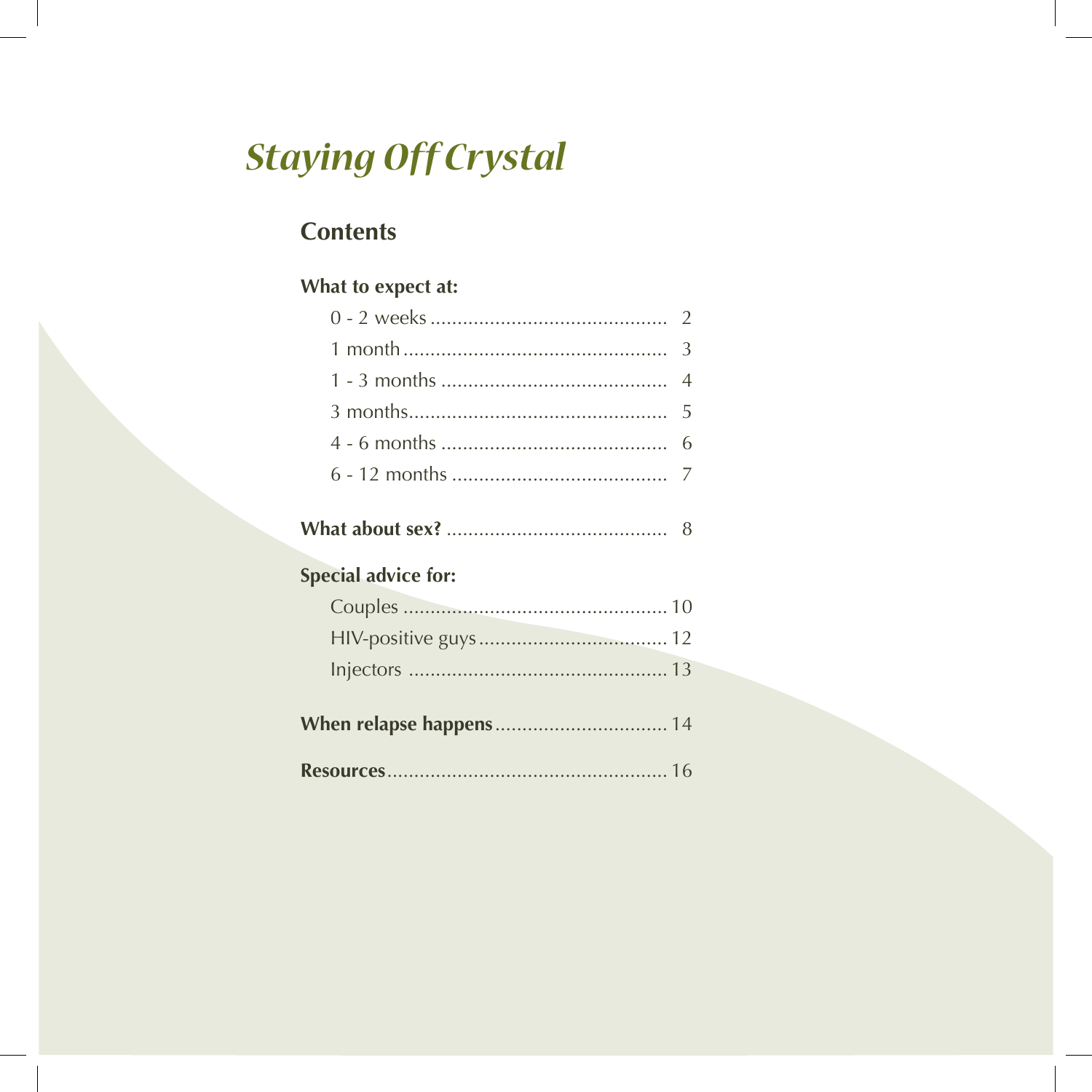# **Deciding to quit crystal is a huge step. Congratulations!**

#### **And if the next steps feel really hard or scary, that's OK. Keep reading!**

This booklet contains thoughts and advice from many gay and bisexual men who have walked this same path before...or still walk it. We don't claim to be role models for perfect recovery. We've made some mistakes, and we don't have all the answers. But we do offer hope and a belief that **you can make it!** 

The most important thing to remember is that **you are not alone.** There's a whole community of men who understand what you're going through. Help and support are out there! We hope you find both in this booklet.

| <b>Recovery Fears</b>                                                                             | <b>Reality Check</b> |
|---------------------------------------------------------------------------------------------------|----------------------|
|                                                                                                   |                      |
| I'll lose my friends if I tell them about my use If you haven't lost them yet, they already know. |                      |
|                                                                                                   |                      |
|                                                                                                   |                      |
|                                                                                                   |                      |

# **What to Expect**

Once you stop using crystal, you will likely go through very distinct stages. Almost everyone who quits crystal goes through them. Each stage is described on the following pages. You'll see that each stage has its own challenges, rewards, and advice for handling both.

You may find it helpful to mark these stages on a calendar. *(Yes, the time frames can be that predictable!)* That way you can watch your progress and prepare for what lies ahead!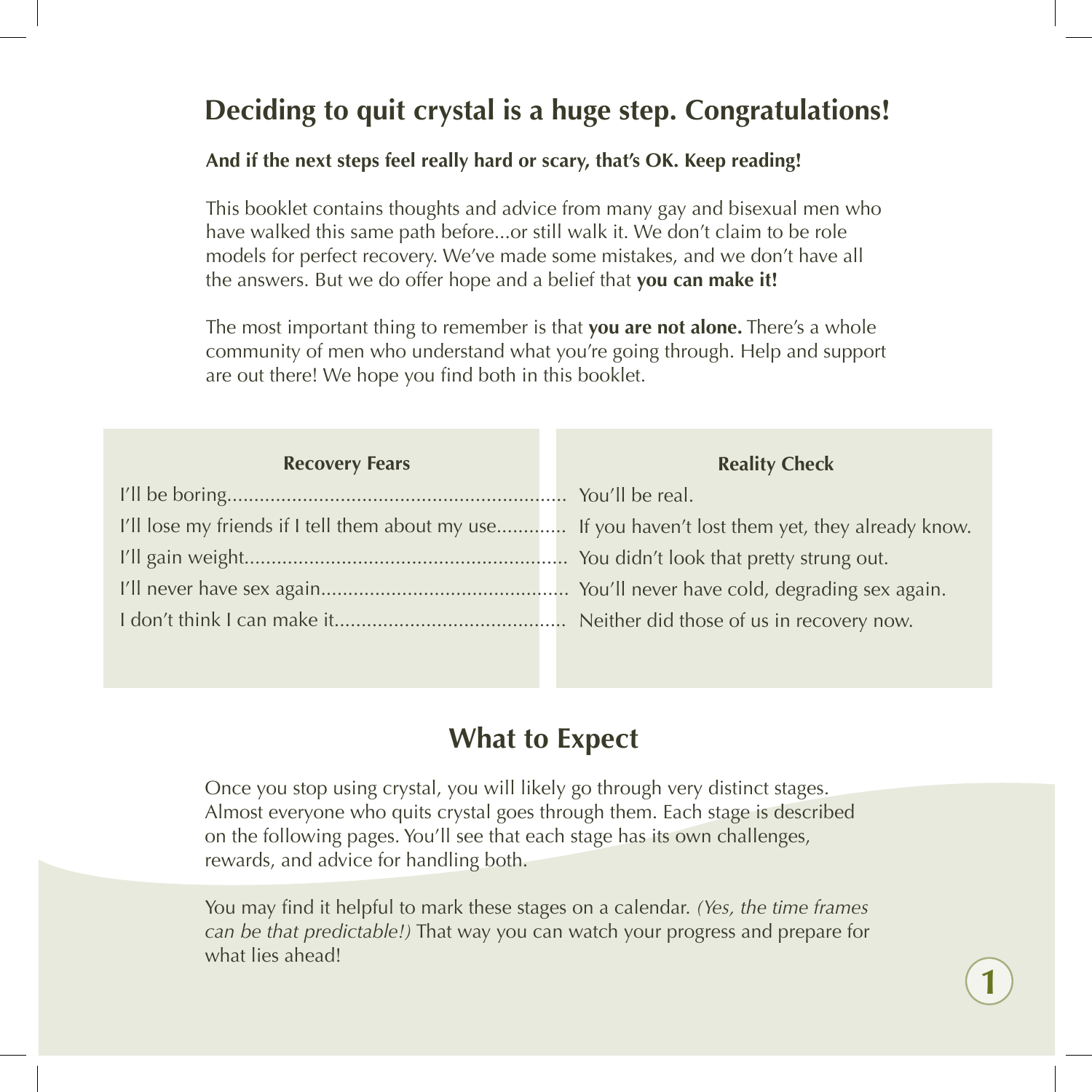# What to Expect: **0 - 2 Weeks**

**You feel crazy as your body and brain re-learn how to work without meth.**

## **What's tough**

- Need to eat and sleep a lot. Hard to set a  $\bullet$ pattern.
- Raw, swinging emotions: fear, anger, depression, hopelessness.
- May still hear voices.
- No energy or motivation. Hard to follow through on anything.
- Grieving, sense of loss.

## **What's good**

- The repair begins!
- Slowly getting in touch with reality.



Sleep and eat as much healthy food as you want.

Keep your goals small.

Lay low and ride it out.

It will get better!

You have a lot of strengths to draw from your addiction. Whatever helped you survive crystal can help you succeed in recovery too.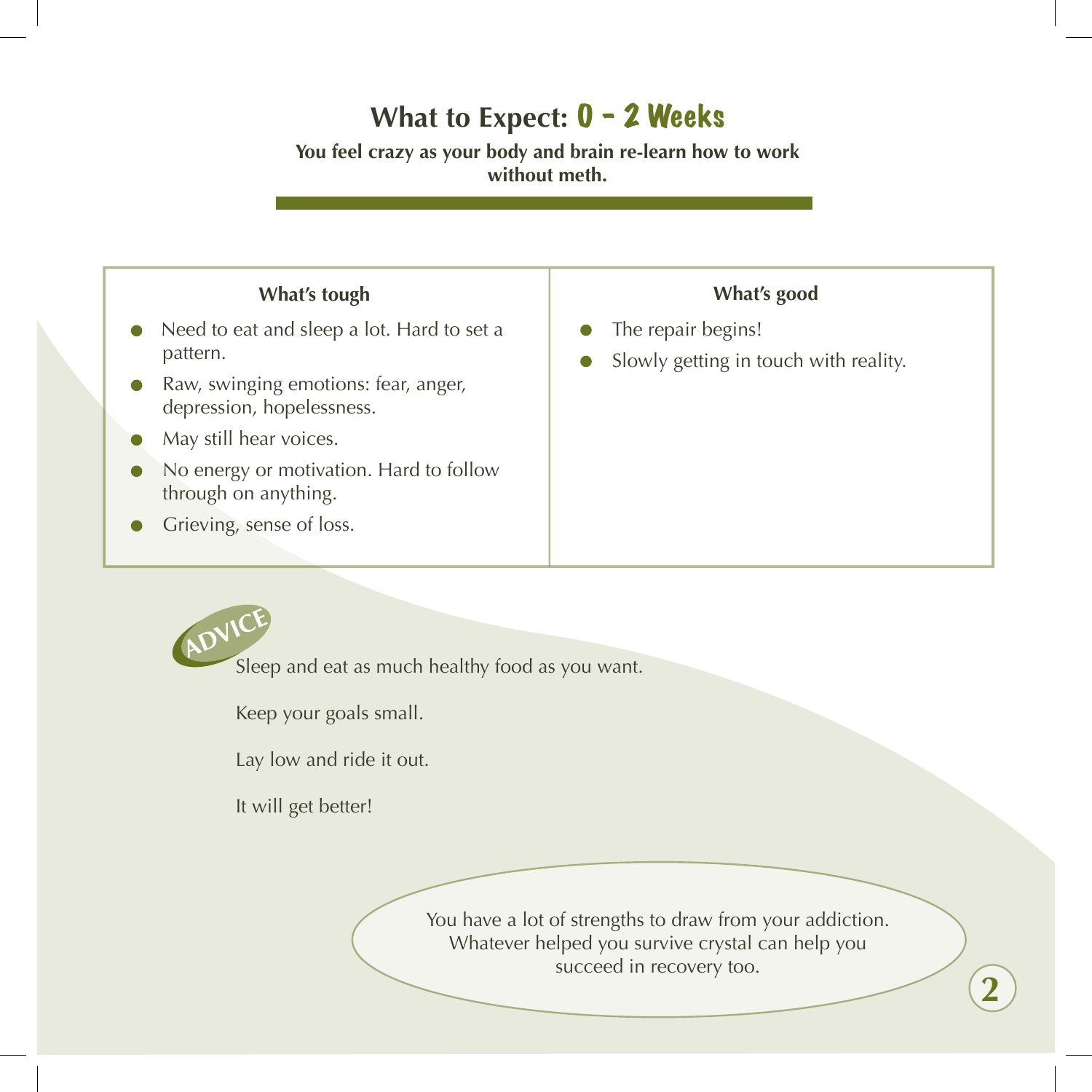# **What to Expect:** 1 Month

**Handling day-to-day life again.**

## **What's tough**

- Cravings can be intense.
- Changes in how body looks and feels. Weight gain.
- Frustration about how long it can take to get services or treatment.
- Sexual urges resurface.

#### **What's good**

- Cravings do ease up.
- Clarity!
- *Wow, you look so much better!*
- Feeling healthier. Your "natural energy" coming back.
- Getting support where you don't expect it.



Keep busy. Build a routine.

Start telling others you've stopped using. They may not judge you as badly as you judge yourself.

Limit situations that could make you feel really good or really bad.

Let go of feeling fat. Buy new pants and move on.

Look at what you have achieved so far.

Write down some goals on paper — try it!

Telling others about your addiction or recovery is like coming out of the closet again. It's hard to do, but it lifts the burden.



*Seek support from friends, family and recovery groups. Trying to do it alone just makes it that much harder.*

> Jordan, 40 brother and son

> > **3**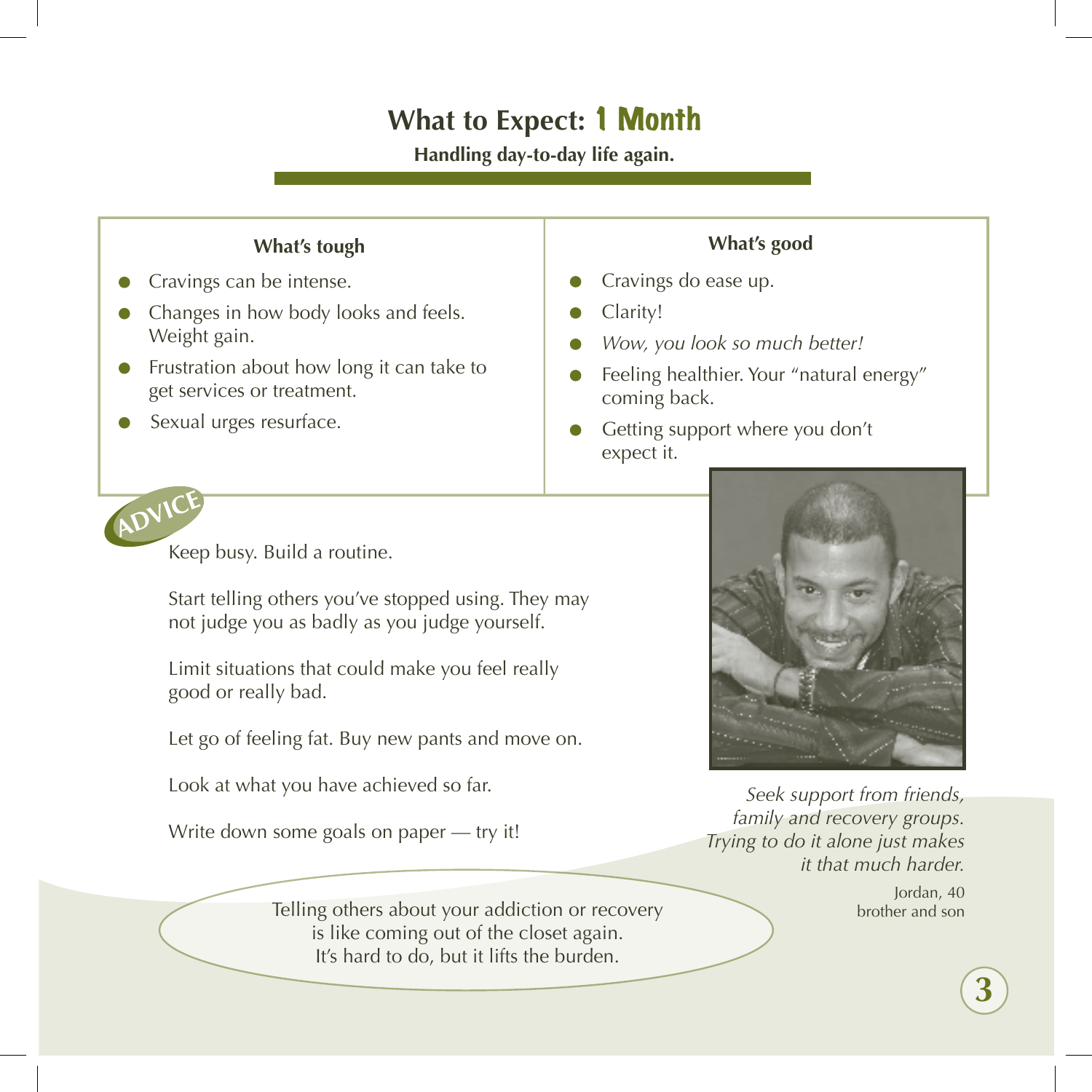# What to Expect:  $1 - 3$  **Months**

**Cleaning up the damage and feeling "normal" again.**

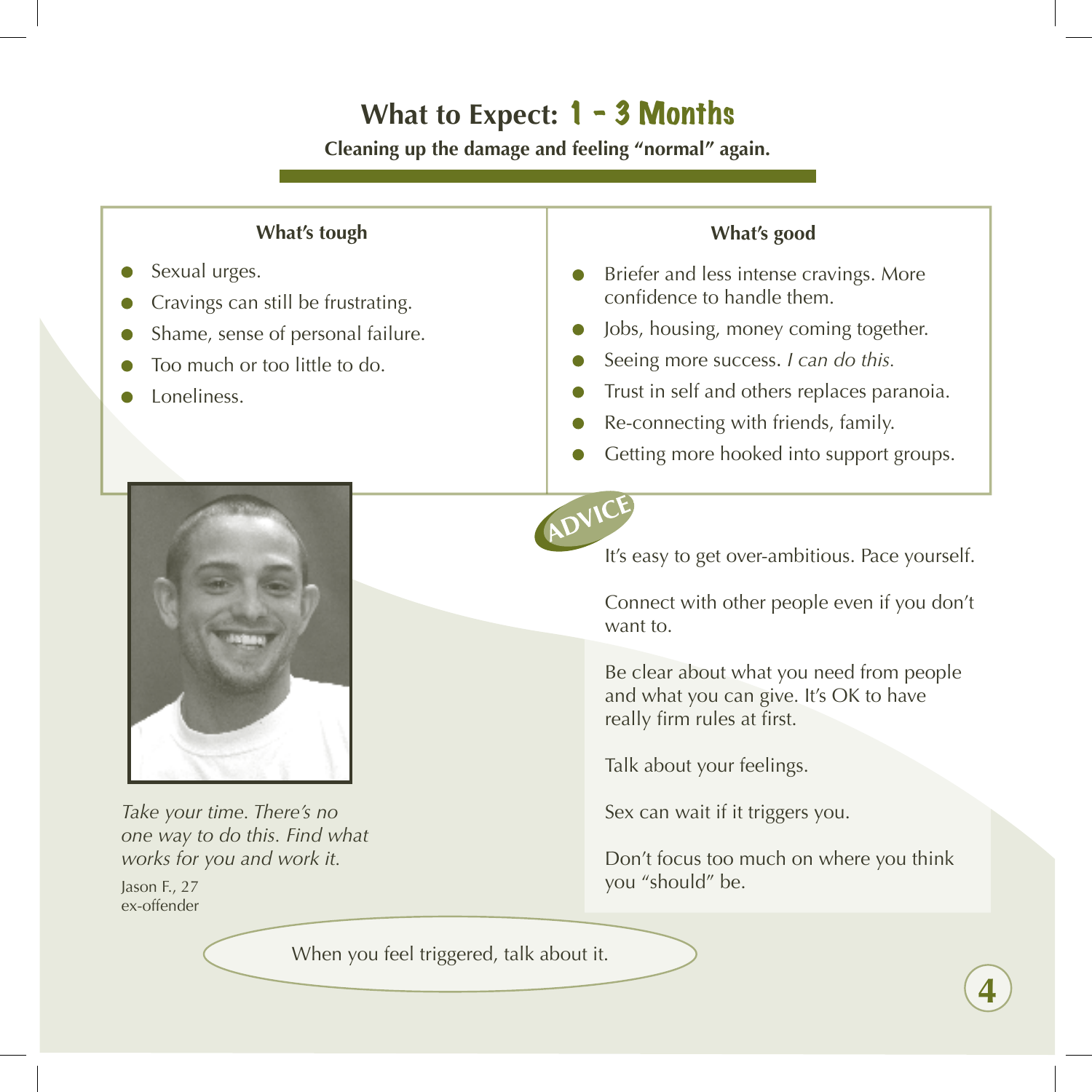# **What to Expect:** 3 Months

**Thrill of recovery hits "The Wall."**

## **What's tough**

- Recovery and life get boring!  $\bullet$
- New joys slow down.
- Depression, feeling alone.
- Realizing what you lost or did to your Δ loved ones.
- Feeling like nothing has changed in your life.
- Unexpected triggers (running into dealer,  $\bullet$ finding an old baggy, etc.)



## **Danger of relapse really peaks here!**

2 big pitfalls: feeling too confident that you're fixed or too discouraged that you aren't.

Don't get cocky — you're not out of the woods no matter how strong you feel.

If you feel "it's not working for me," hang in. It's working.

The key is to ramp up your recovery, physical and social activities.

Ask about medication for depression or anxiety if you need to.

If you lose faith, think about your worst day on speed.

## **What's good**

 **5**

- Feeling confident.
- Self-forgiveness.
- The feel and comfort of meaningful, supportive relationships.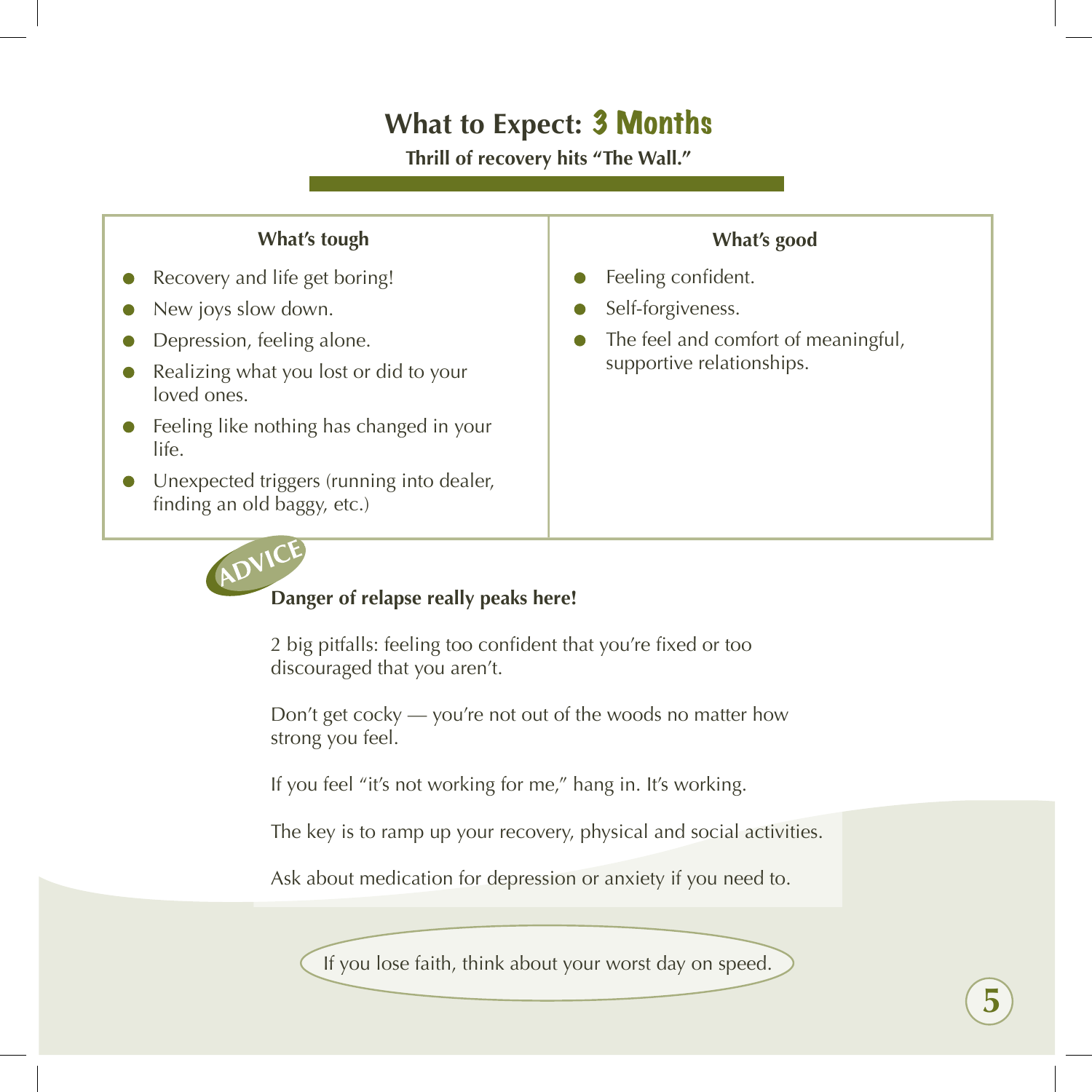# **What to Expect:** 4 - 6 Months

**A "new you" starts to replace the "old you."**

## **What's tough**

- Feeling emotions, often in big swings.
- Confusion about what's next in life and relationships.
- Boredom.
- Seeing potential payoffs but feeling depressed if they seem far away.

## **What's good**

- Feeling less shame, more self-forgiveness.
- Connecting more, taking more proactive steps.
- Feeling more productive.
- Dealing with your *real* issues.



Mix-up your recovery routine with new meetings or groups.

Consider the role of other drugs, alcohol, or cigarettes in your life.

Get into an exercise routine.

Take a fresh look at your triggers they may be different now.

Start exploring the real reasons you were using crystal.

*It's a constant experience of self-discovery. Discovering things that are enriching and cutting* 



*out things that aren't can be an emotional experience. Emotions are a natural part of life, and I can deal with that.*

> Waylon, 24 aspiring musician

Celebrate your successes with something other than using. Getting high is the wrong reward!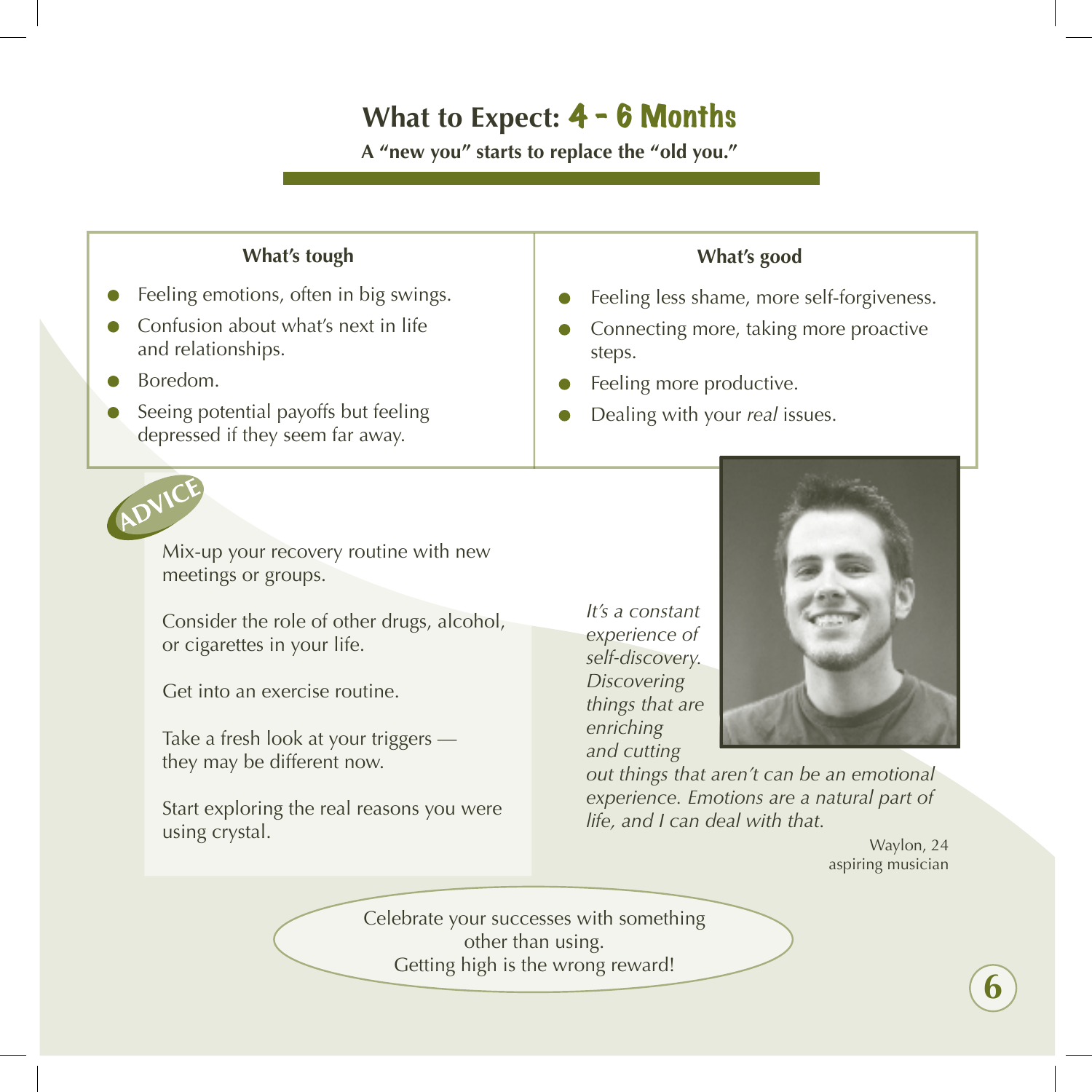# **What to Expect:** 6 - 12 Months

**Life gets into a rhythm again. New paths begin to emerge.**

## **What's tough**

- Feeling self-righteous or over-confident about your recovery.
- Urge to slack off because you feel good or no longer remember the bad.
- Resentment that others don't have the  $\bullet$ same or as many challenges as you.
- Disappointment that you don't have every thing you thought you would by now.
- What worked before might no longer work as well.

## **What's good**

- Handling challenges with honesty and integrity.
- Making plans for the future. Actually following through!
- Getting to know who you really are and liking what you find.
- Really satisfying relationships.
- Important rewards (family, friends, housing, career).
- Discovering new interests.



*Have patience with yourself and other people. This is the most critical part of recovery.*

*Getting away from instant gratification really does pay off. Give up being perfect and invincible.* 

Gary Jenohn Thogersen, 58 retired lawyer



Balance your life with more nonrecovery activities and hobbies.

Vary your recovery routine.

Always stay tuned in to your feelings and express them.

Keep working on yourself. Take care of health issues caused by your use (like your teeth).

Guard your recovery jealously. It's a precious thing to make it so far!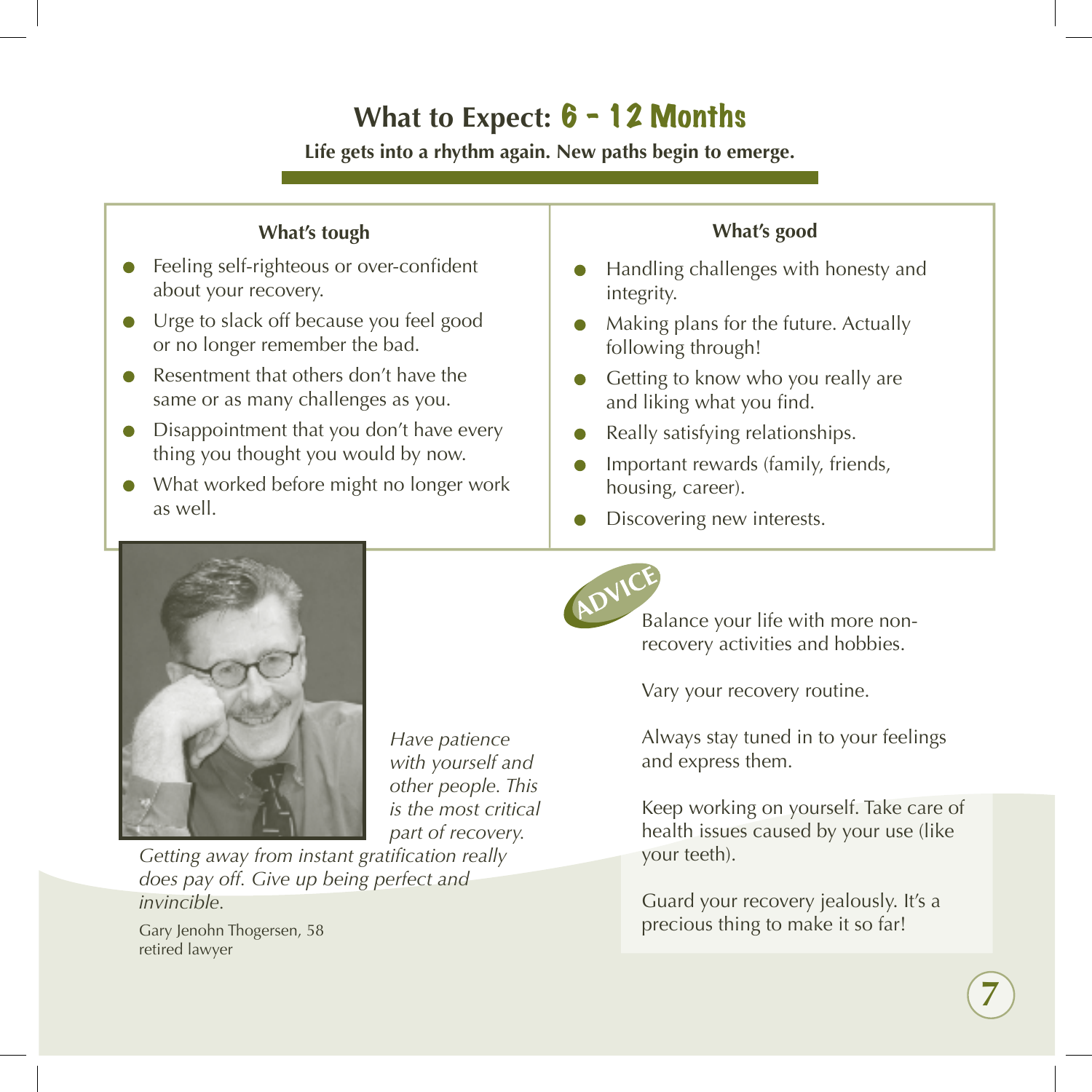# **What about Sex?**

**You can have great sex after crystal!** — even if you worry that sex will never be the same. And be glad it won't! Sex may have been hot and wild at first, but it probably became mechanical, disconnected, painful, dehydrated, and impotent. Most guys are happy to leave that part behind.

#### **How to reclaim your sex life without crystal:**

#### **At first:**

- **Chat rooms, websites, and bathhouses can be slippery.** If you're going there, why are you — *honestly?* Is it for sex or are you really looking for drugs?
- **Think twice before dating or fucking guys** you meet in early recovery. Emotions can be raw, volatile, and skewed.
- **Find less risky ways** to take care of your sexual urges. Play it safe.
- **Trust that you WILL have sex again.** Most men do. *Are you throwing a pity party about sex as an excuse to get high?*

#### **Before sex starts again:**

- **Get to know your sexual self again** maybe you've changed or just got lost in speed. *What turns you on now? What satisfied you before crystal?*
- **Rethink your values about sex.** *What do you really want from relationships and sex?*
- **Trust your gut** about when it feels OK to start having sex again. If you can't even jerk off without thinking about drugs, you might not be ready.
- **Get tested for STDs** even if you don't feel or see symptoms. Get tested for HIV - even if you fear the results.
- **How will you handle safer sex?** How will you talk about HIV status or condoms? What will you do to limit risks around HIV and STDs?

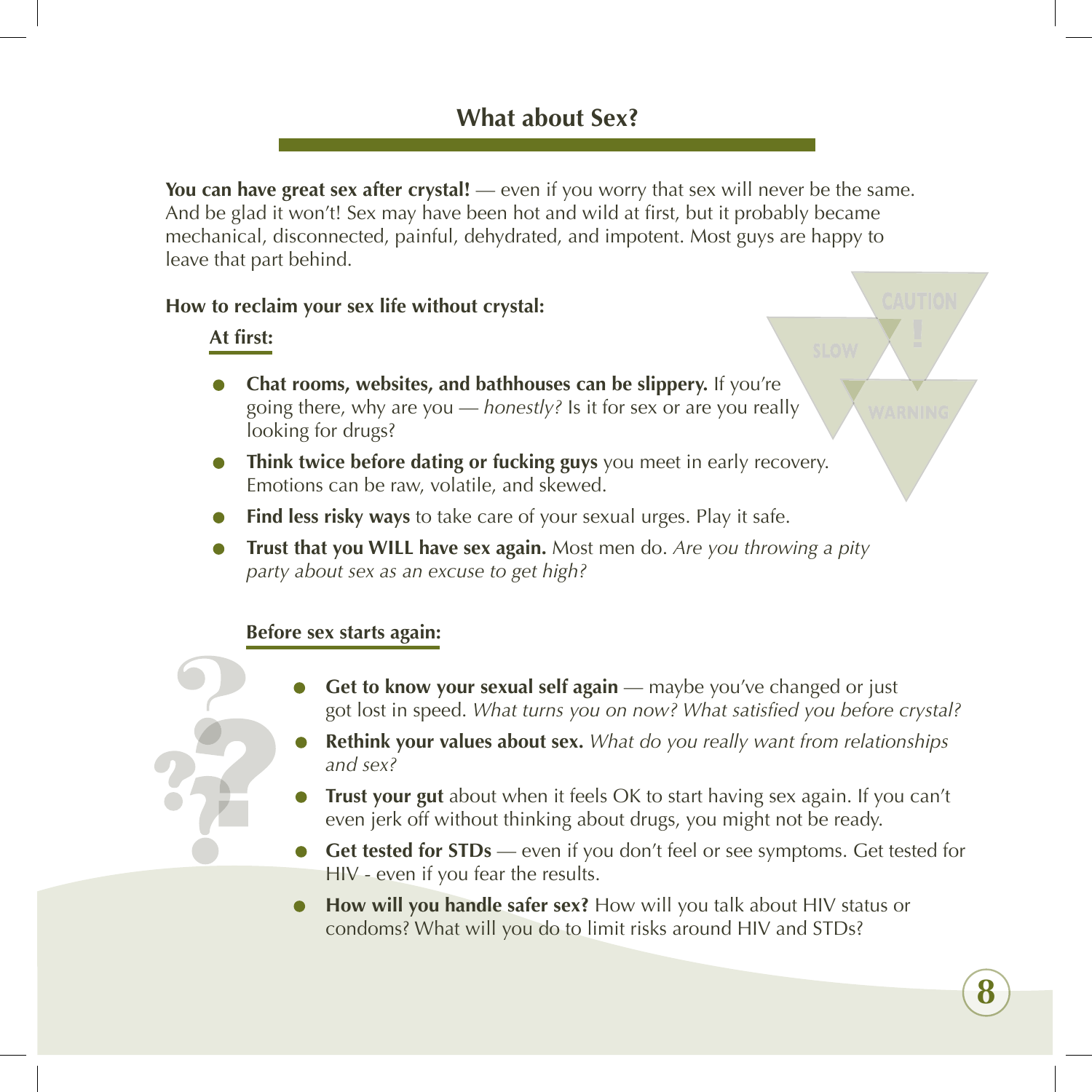#### **When sex does happen:**

- **The first few times can feel awkward and embarrassing.** You might feel self-conscious about your looks or worried how your body will function. Emotional connection or actually knowing someone before sex can help ease fear and anxiety.
- **Be prepared for how much you will actually feel** physically and emotionally. Pleasure, pain, confusion, thrill, love...anything can happen without crystal to numb it.
- **Talk about how you feel with your partner.** Set limits on what feels safe for you. It's OK to stop if you feel freaked out. It's also OK to dive in if it feels good!

#### **Good things about sex without speed:**

- A dick that works!
- Actually feeling and experiencing it.
- Not feeling shame about what you're doing.
- A sense of respect for yourself and the guy you're with.

Don't compare your recovery with anyone else's. Focus instead on who you are *now*, who you were *then*, and who you still want to *become*.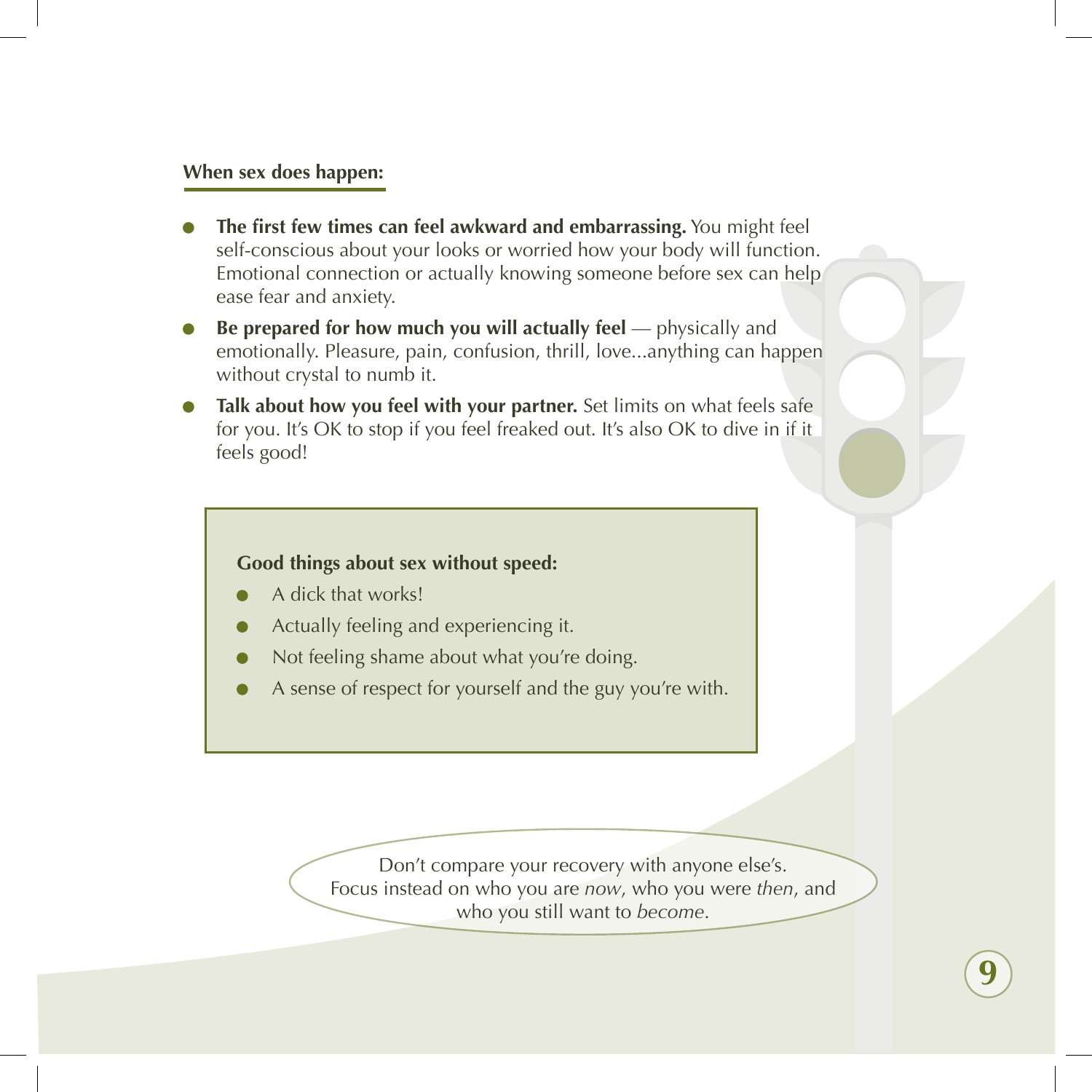## **When Both of You Quit: Advice for Couples**

- You can't get clean for the other person. You have to do recovery because YOU want it. Using the other person as a motivator often builds into resentment.
- Many couples worry, *"Will we still like each other?"* **Don't let the fear of change keep you from moving forward.** If you take the risk of losing each other, you may actually find new reasons you want to stay together.
- **Go to separate treatment programs or counselors.** You each need your own time and space. Find a different counselor for any counseling you do as a couple.
- **Make a deal** to NOT talk about the bad things you did to each other while high. You can't undo them. You are different people now.
- **Be willing to say** to your partner, "*If you relapse, I have to step away from you*." You have to be able to disconnect.
- **Don't compare recoveries.** It's not a competition.



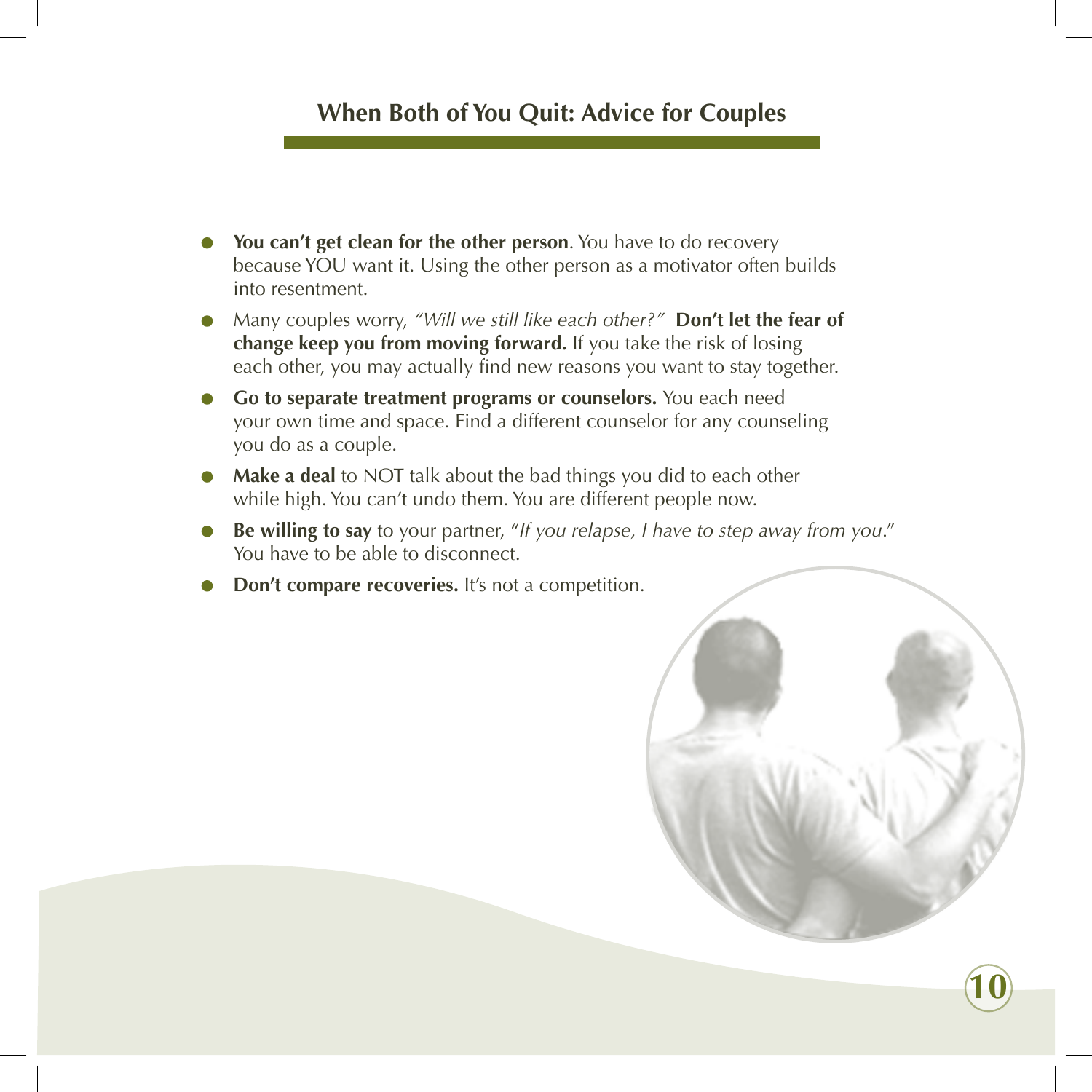#### **Tips for rebuilding trust:**

- **Actions become extremely important**. Follow through on what you say.  $\bullet$ If you don't think you can do something, don't say you can. Be honest.
- **Communicate about everything**, no matter how small. Remember how secrecy led to disaster before?
- **When feelings of mistrust creep in, deal with them** right away. Get your "hunch" out in the open before it evolves into a full-scale conspiracy plot!

*Couples in recovery are two people walking side by side. No one leads; no one follows. And sometimes the most loving thing is to let go if you need to.*



 Robert, 22 future chemical dependency counselor Josh, 32 survivor of childhood sexual abuse

**11**

The relationship is only as strong as each person's recovery. You bring little to yourself or to the relationship when you're high.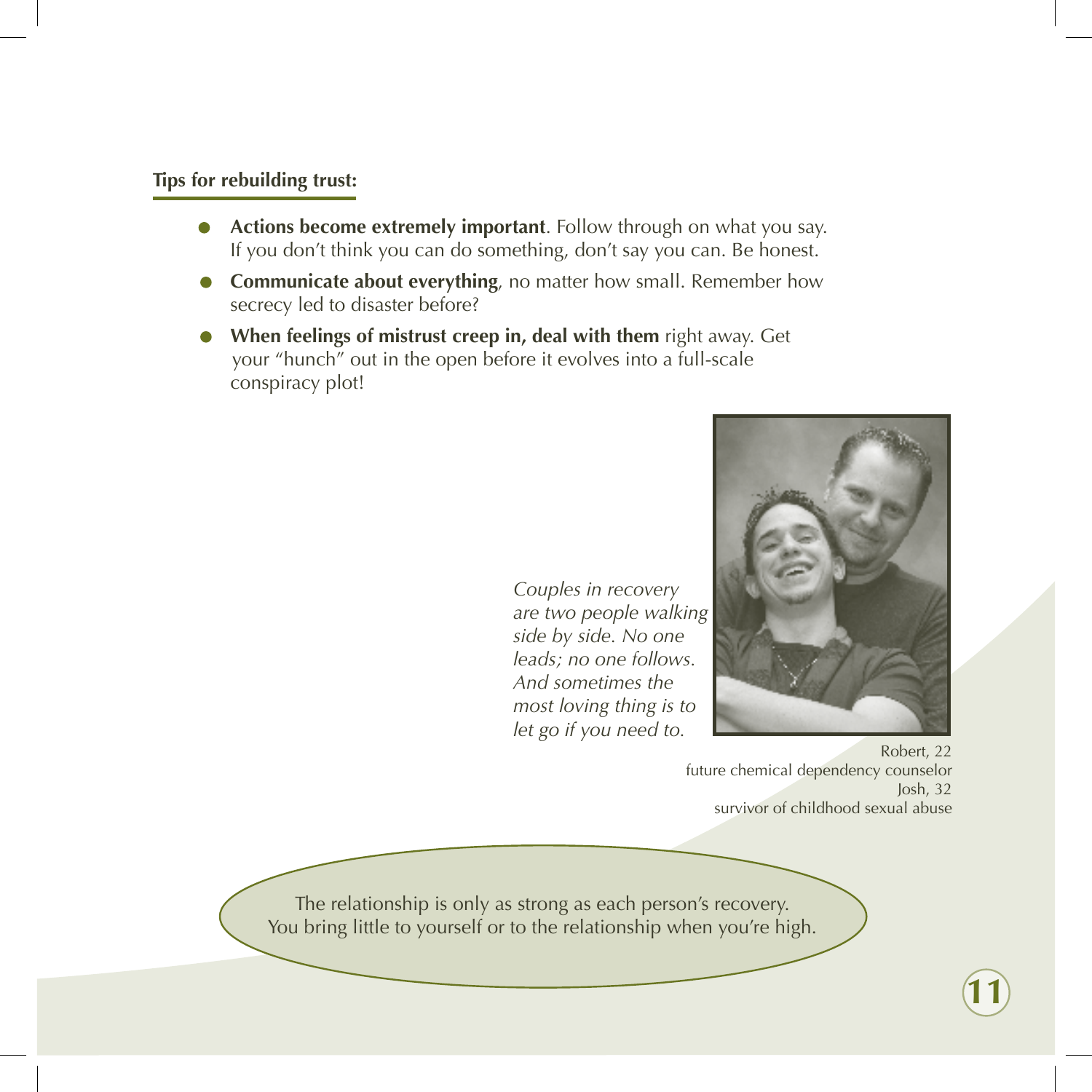# **Special Advice for HIV-Positive Guys**

If you already had HIV — or you think you got HIV because of your use — the first step is to **forgive yourself**. You can't keep feeling guilty for exposing others to HIV. You can't keep blaming yourself for getting it.

Your body might take longer to get balanced again. You might **feel more tired**. That's frustrating when you're so ready for recovery, but your body isn't. Watch how that adds to depression.

**Make your health a #1 priority**. Don't dwell on the damage you caused your body with crystal. You're taking care of yourself now. That's what matters.

**Get a medical check-up** as soon as you can. Be honest with your doctor about everything.

**Hook up with a case manager**. Plug into services that can help.

#### **Watch for these relapse triggers:**

- Side effects from HIV meds. Many guys are surprised when even small changes in how their bodies feel can make them think of crystal.
- Feeling discouraged if your health gets worse.
- Feeling like "letting loose" if your health really improves. $\bullet$

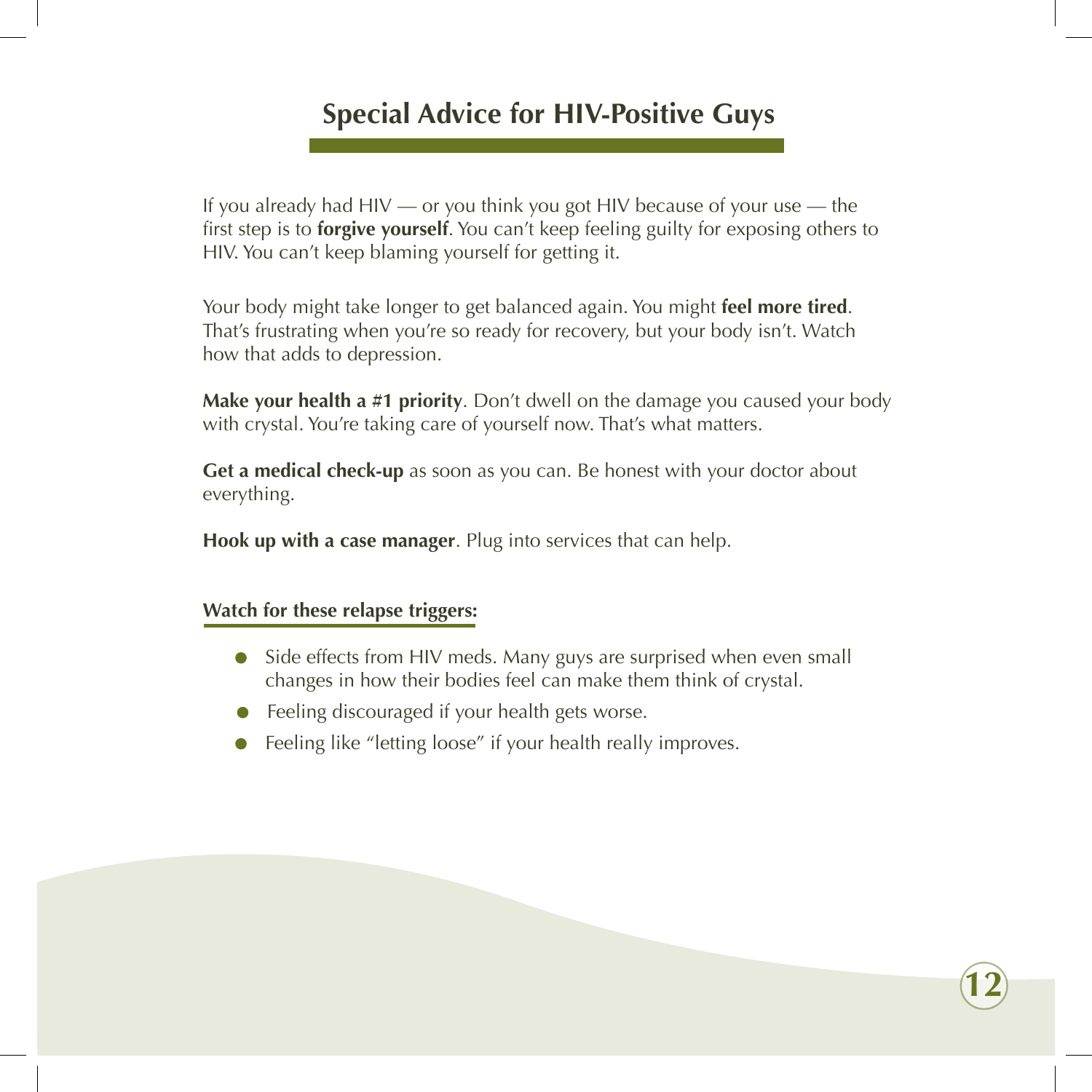# **Special Advice for Injectors**

**First, you are not worse off because you shot speed.** You don't have to feel more shame. You are never too far gone.

Injectors **tend to isolate more** than other users. Worlds become very small, and it can be hard to be out in public. In recovery you may struggle to make connections. Start slow — one person at a time.

**Triggers are often more intense.** Injectors may miss the "ritual" of shooting almost as much as the high. When you start to feel that "rush" firing through your body, do anything to stop the thoughts. It can be hard to back pedal from that.

> *I'm embarrassed to have been living under my potential. I had no idea that I would want goals in my life again or have interest in developing relationships. When I do relapse, this is what helps pull me out.*



Trenton Garris, 34 animal shelter volunteer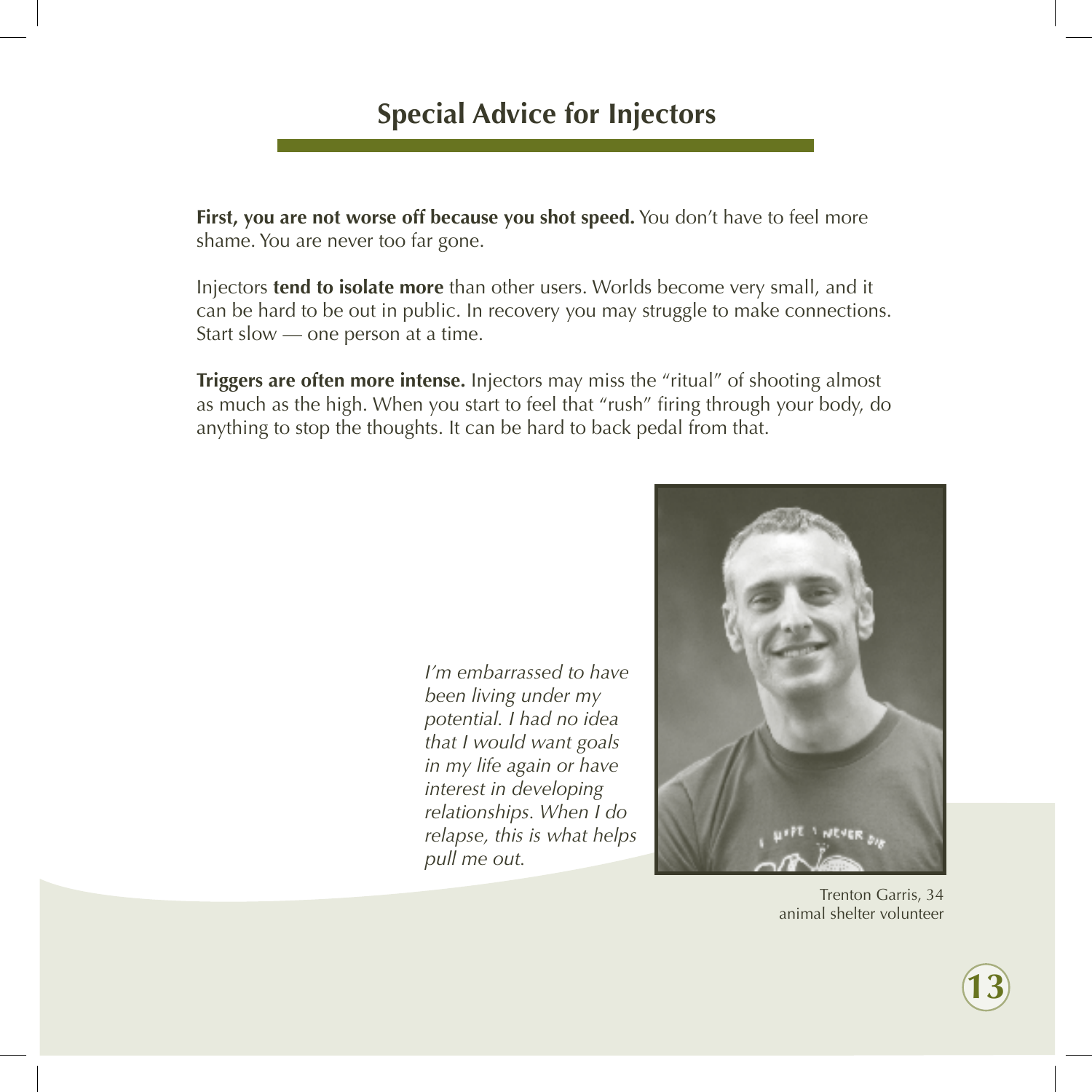# **When Relapse Happens: Real Stories**

*Everyone said, "Relapse is normal." So I used it as an excuse to relapse! But it is not normal to be insane on speed. Relapse may be common, but it's not a requirement.*

*Each time I relapse, I feel like I'm letting people down. I worry that my friends won't take me seriously or that they won't want to invest in a relationship with me because they can't trust I will make it. Then I start feeling worthless which makes me want to keep using. That's such a rough cycle to get caught in.*

*I relapsed so often that a friend asked me, "Are you just using recovery as a pit stop from using or to squeeze in a nap?" I didn't want to believe I was still so hooked into using. I really wanted to believe I was better than that. I had to get honest and humble*.

*As soon as you stop the relapse, you enter this void. You instantly shut out the using community, but you're too embarrassed to reconnect with your recovery friends. So there's frustration and loneliness. But you have to get honest with what happened ASAP. As soon as you let your circle know you've relapsed, you'll come out of the void. Don't isolate. Get back to your plan.*

*Relapse can really tear up your self-esteem. Because you had some clean time, you know what's positive and worthwhile on the other side. That sometimes helps pull you out. But other times you feel like a fuck-up because you had that good stuff and then blew it. You have to fight that hopelessness and stop beating yourself up.*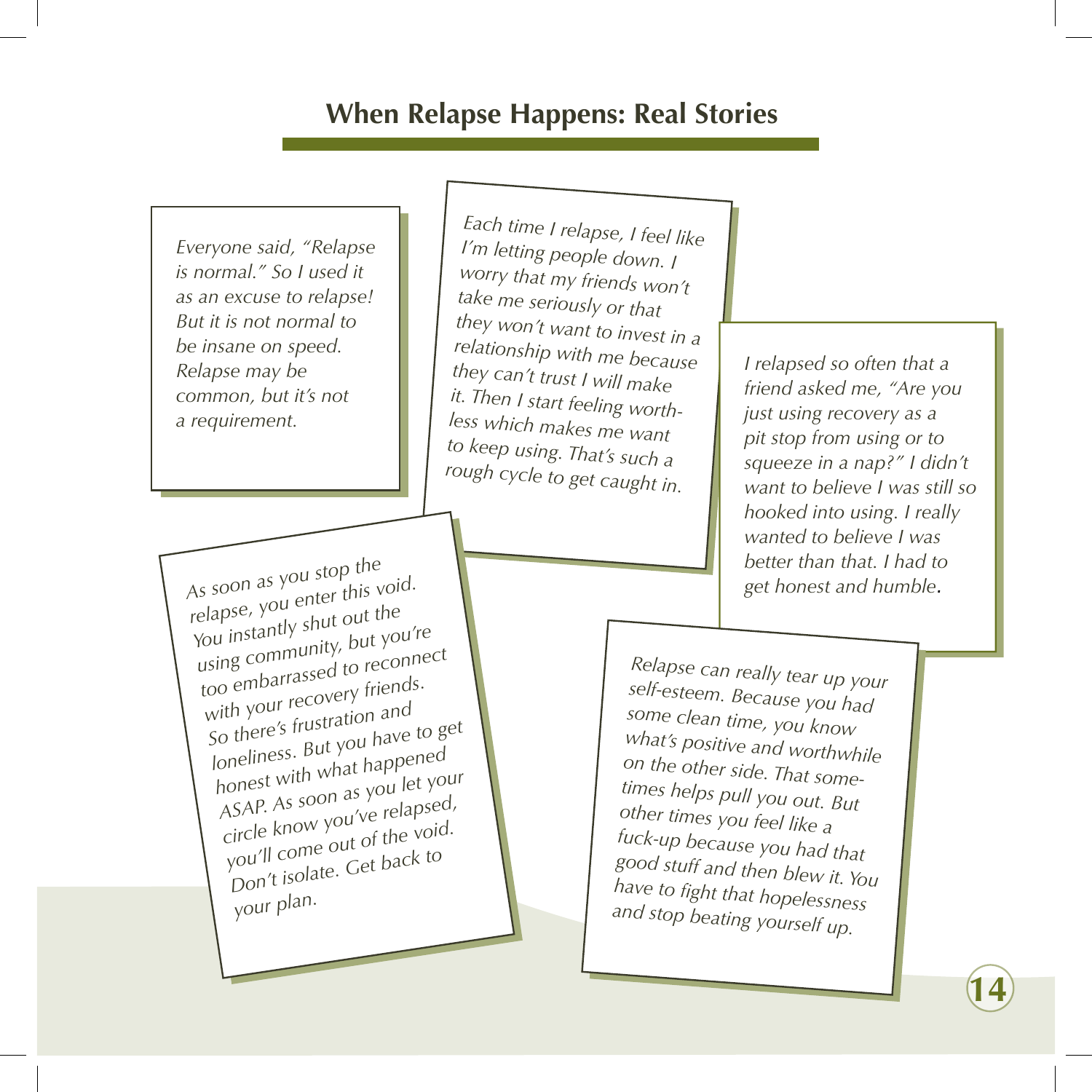# **Relapse Red Flags**

#### **Are you...**

- Thinking more about how, when, where, and with whom you might get high again?
- Feeling really, really bored?
- Overdoing...anything? Too much work, exercise, time spent on-line, etc.?
- Making excuses to skip groups or meetings?
- Lying to yourself or others? Being secretive?
- Using other drugs or drinking more?
- Believing your problem is completely fixed?
- Isolating?
- Obsessing about weight or quick ways to lose it?
- Obsessing about sex or quick ways to get it?  $\bullet$

If you think you're in trouble, look on pages 2 - 7 for some great advice!



#### *"Don't meth users relapse more than other addicts?"*

NO! There's nothing about crystal that makes it harder to quit than other drugs. Data from treatment centers show that meth users are just as successful as others in recovery.

Don't buy into this myth.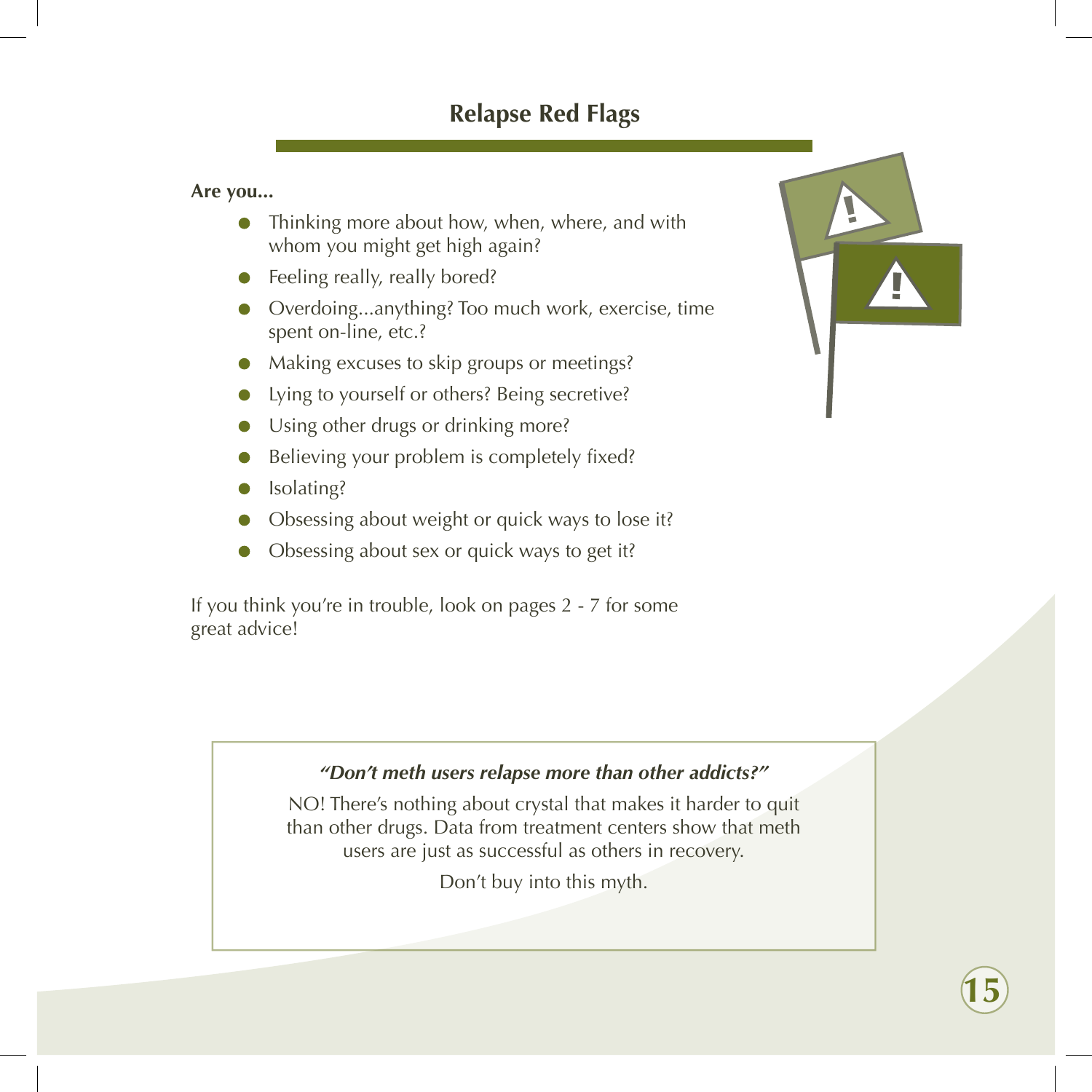#### **Resources**

Seattle Counseling Service: 206-323-1768 *www.seattlecounseling.org* Adult and youth treatment

Project NEON: 206-323-1768 *www.crystalneon.org* Free 1:1 counseling, support groups, health info for crystal users

#### **Support Groups**

#### **Schedules updated regularly on** *www.homohealth.org*

Strength Over Speed (SOS) Mondays 2 pm, 303 17th Ave E (at Thomas) Thursdays 2 pm, Harborview, 5th floor, West Wing Room 116 Saturdays 7 pm, Lifelong AIDS Alliance (lower parking lot door) 1002 E. Seneca

Crystal Clear (NEON/SOS) Tuesdays 6 pm, Seattle Counseling Service, 1216 Pine Street (at Melrose)

Capitol Hill Alano Club: 206-860-9560 *www.capitolhillalanoclub.org*  Daily 12-step meetings for lgbt, 1900 E. Madison (at 19th)

Crystal Meth Anonymous (CMA): *www.xtwkrs.org www.crystalmeth.org* Wednesdays 8 pm, Alano Club, 1900 E. Madison Fridays 8 pm, 303 17th Ave E (at Thomas)

Alcoholics Anonymous (AA): 206-587-2838 *www.seattleaa.org*

Narcotics Anonymous (NA): 206-790-8888 *www.seattlena.org* 

#### **Phone Info**

24-Hour Crisis Line: 206-461-3222 or 1-866-4CRISIS

Alcohol/Drug 24-Hour Help Line: 206-722-3700 or 1-800-562-1240 *www.adhl.org*

**16**

HIV/STD Hotline: 206-205-7837